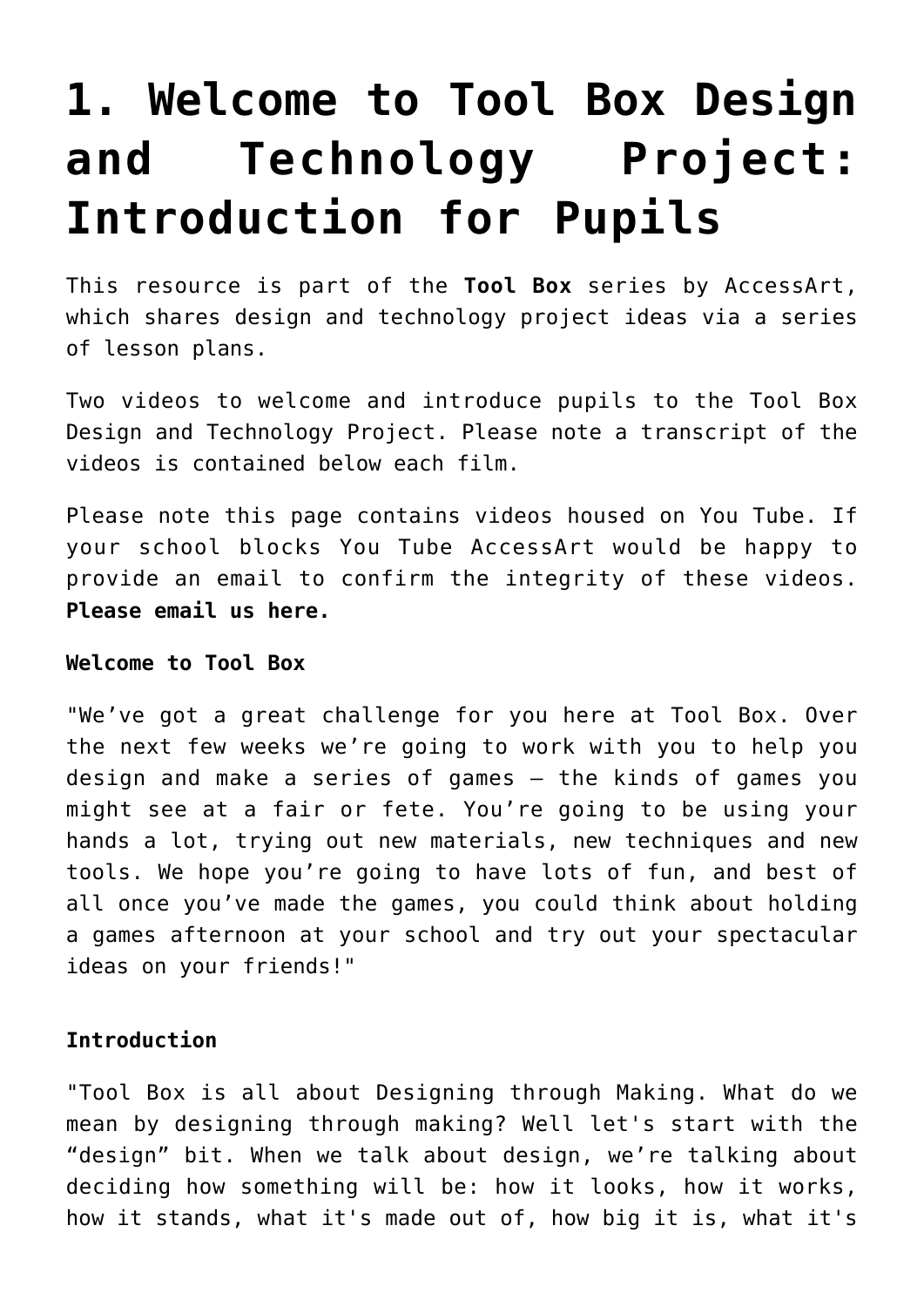texture is, how it will be used, who it's for... Look around – think of all the things around you which have, at some point, been designed by someone: the chairs, the computers, the windows, the buildings, toys, your clothes... Someone, somewhere has put a lot of thought into how these things will be.

So what about the "making" bit of "design through making"? Well, we want you to have plenty of chance to get to grips with all the materials, tools and methods we're going to introduce you to. This is a hands-on project  $-$  and we want you to get stuck in, experiment, learn as you go, and think through doing. So rather than take some paper and draw a picture of what your game might be like, and then try to make it, we'd like you to design your game as you go along – Design through Making. And we'll help you with this – it's a fun way of working we promise!"

Next Visit:

**[Materials](https://www.accessart.org.uk/?p=4745)**

**This is a sample of a resource created by UK Charity AccessArt. We have over 1100 resources to help develop and inspire your creative thinking, practice and teaching.**

**AccessArt welcomes artists, educators, teachers and parents both in the UK and**